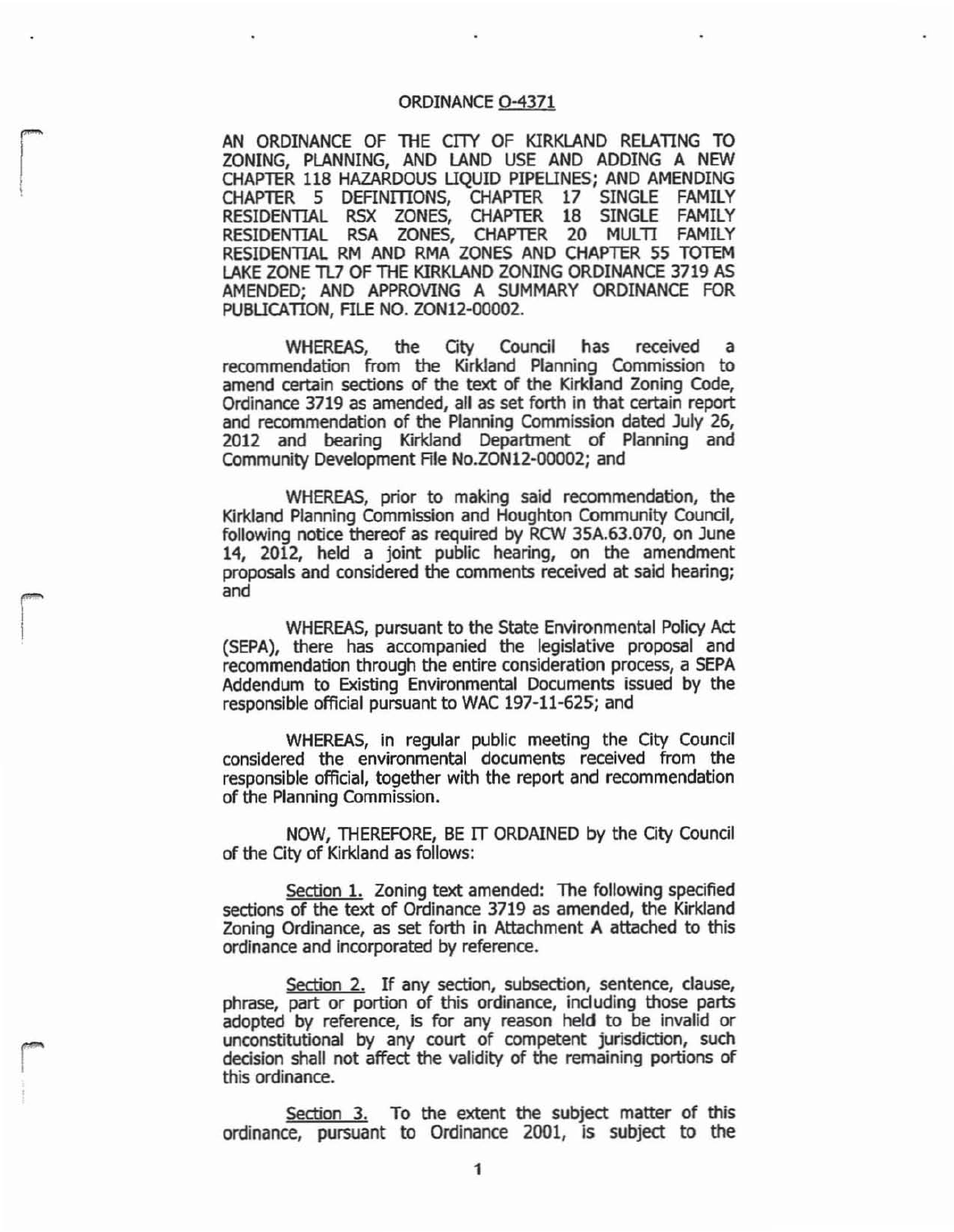**disapproval jurisdiction of the Houghton Community Council, this ordinance shall become effective within the Houghton Community Municipal Corporation only upon approval of the Houghton Community Council or the failure of said Community Council to disapprove this ordinance within 60 days of the date of the passage of this ordinance.**

**Section 4. Except as provided in Section 3, this ordinance shall be in full force and effect five days from and after its passage by the Kirkland City Council and publication, pursuant to Kirkland Municipal Code 1.08.017, in the summary form attached to the original of this ordinance and by this reference approved by the City Council, as required by law.**

**Section 5. A complete copy of this ordinance shall be** certified by the City Clerk, who shall then forward the certified **copy to the King County Department of Assessments.**

**Passed by majority vote of the Kirkland City Council in** open meeting this 7th day of August, 2012.

**Signed in authentication thereof this 7th day of August,** 2012.

oa Welk

Attest:

ethel ( Inderson City Clerk

**Approved as to Form:**

Lolin 1 Jenkenson City Attorney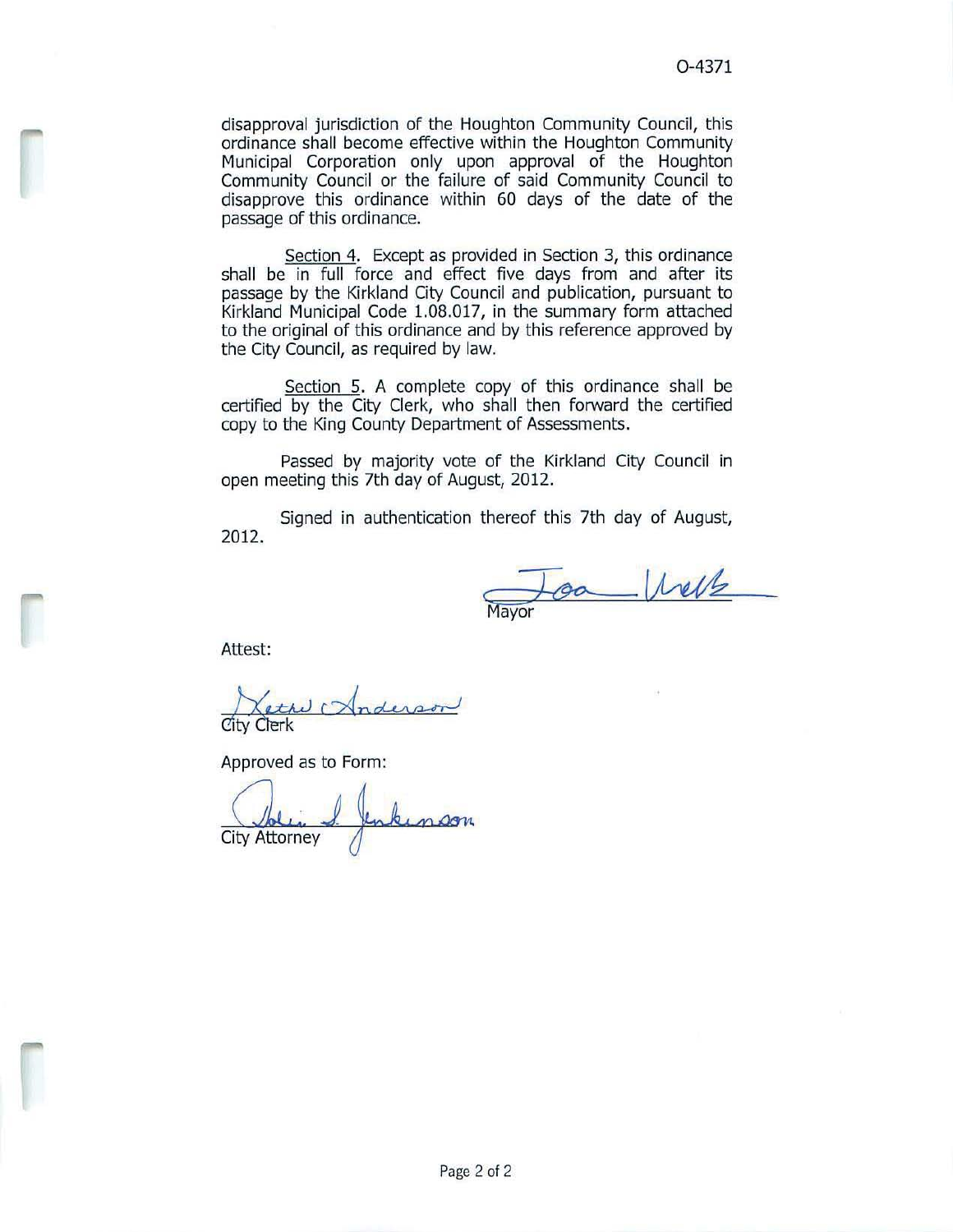# **ATTACHMENT A FILE NO. ZON12-00002 HAZARDOUS LIQUID PIPELINE ZONING CODE AMENDMENTS KIRKLAND ZONING CODE (KZC)**

How to read this document:

- New text is underlined
- Existing text to be deleted is covered by a strike-through
- **Italicized** text identifies the amendment topic

# **New Chapter 118 Hazardous Liquid Pipelines**

- Chapter 118 Hazardous Liquid Pipelines
- Sections:
- 118.010 Purpose
- 118.020 Applicability
- 118.030 Development Notice
- 118.040 Development Application and Submittal Requirements
- 118.050 Setback Requirements
- 118.060 Requirements for Land Use Compatibility
- 118.070 Variances
- 118.010 Purpose

The purpose of this section is to:

- A. Help prevent and minimize unnecessary risk to the public health, safety, and welfare due to hazardous liquid pipelines;
- B. Minimize the likelihood of accidental damage to hazardous liquid pipelines;
- C. Avoid exposing land uses with either high on-site populations that are difficult to evacuate or that provide emergency response functions to risk of injury or damage in the event of a pipeline failure;
- D. Help reduce adverse impacts in the event of a pipeline failure;
- E. Supplement existing federal and state regulations related to hazardous liquid pipeline corridor management; and
- F. Improve communication between property owners and pipeline operators to minimize the risk of inadvertent damage to hazardous liquid pipelines and to provide guidance to property owners about minimizing further risk through site design or construction.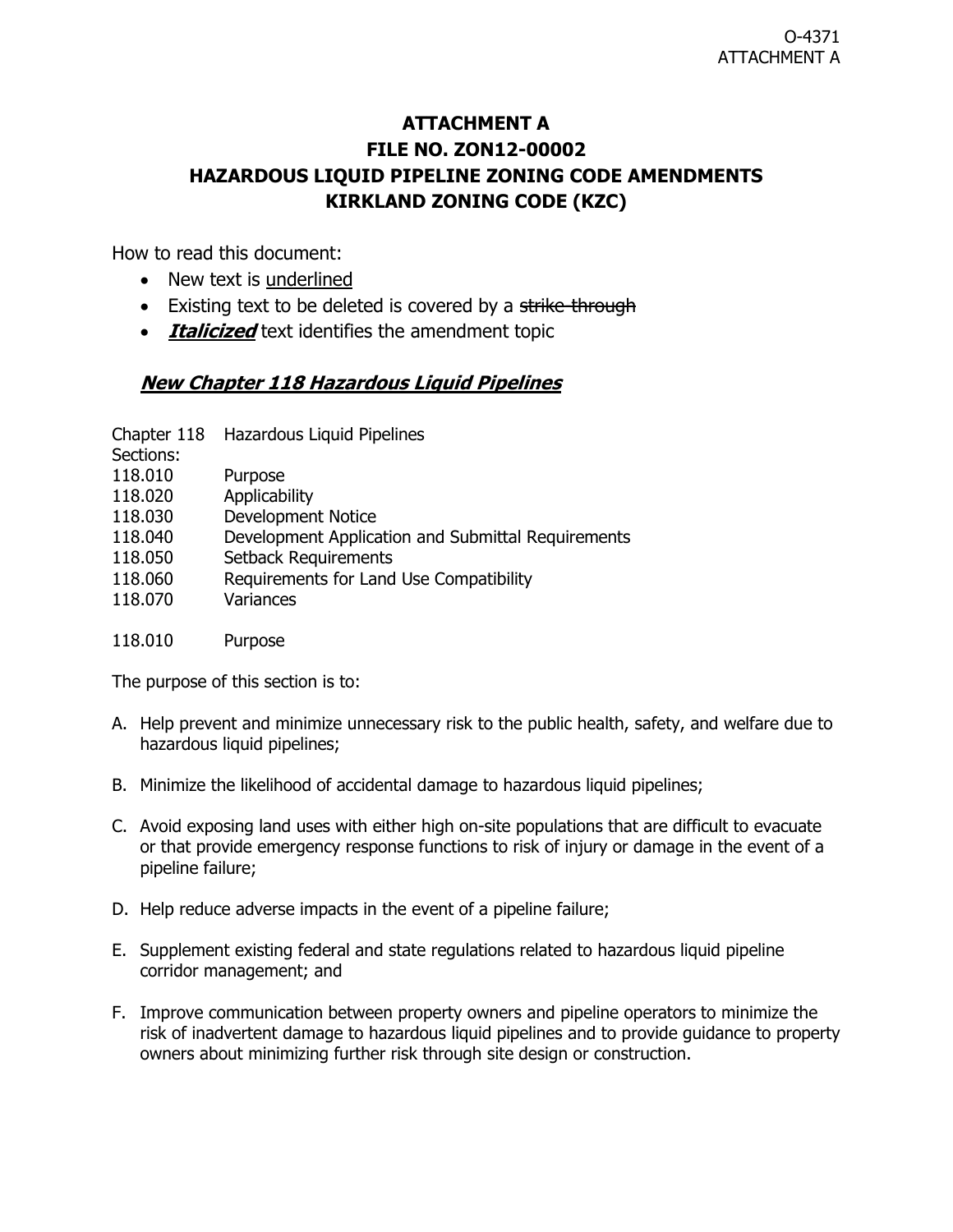The provisions of this section are intended to protect the health, safety and welfare of the general public and are not intended to protect any particular individual, class of individuals, or organization.

### 118.020 Applicability

The provisions of this chapter shall apply to all development activity, landfilling, excavation and construction on properties within 150 feet of any hazardous liquid pipeline corridor, as defined in KZC 5.10.348. This chapter does not apply to the conduct of pipeline operators. The conduct of pipeline operators is regulated by the Federal Pipeline Safety Act, 49 U.S.C. § 60101, et seq., and the Washington State Pipeline Safety Act, RCW 81.88. Pipelines within public rights-of-way are also regulated by the terms and conditions of franchise agreements between the City and pipeline operators. Modifications to existing structures are exempt from this chapter if they do not involve landfilling, excavation or high consequence land uses, as defined in KZC 5.10.358.

### 118.030 Development Notice

Prior to conducting any development activity, landfilling, excavation, or construction located within 150 feet of a hazardous liquid pipeline corridor identified on the official City of Kirkland Olympic Pipeline Map, the applicant shall provide notification to the pipeline operator using a form provided by the City.

### 118.040 Development Permit Application Submittal Requirements

For all activities requiring a development permit:

- A. The applicant shall show the hazardous pipeline corridor and applicable setbacks on site plans, subdivisions and short subdivisions for proposed development on properties to which this chapter applies.
- B. The applicant shall provide verification that the pipeline operator has received and reviewed the development notice required in section 115.52.030. All comments provided by the operator shall be submitted or the operator shall confirm in writing that the operator has no comments.

### 118.050 Setback Requirements

- A. Hazardous Liquid Pipeline Corridor: No landfilling or excavation and no construction or expansion of structures is allowed within the corridor other than those authorized by the pipeline operator.
- B. Areas Adjacent to the Hazardous Liquid Transmission Pipeline Corridor.
	- 1. All development activity, landfilling, excavation and construction shall be setback a minimum of 25 feet from the edge of the corridor.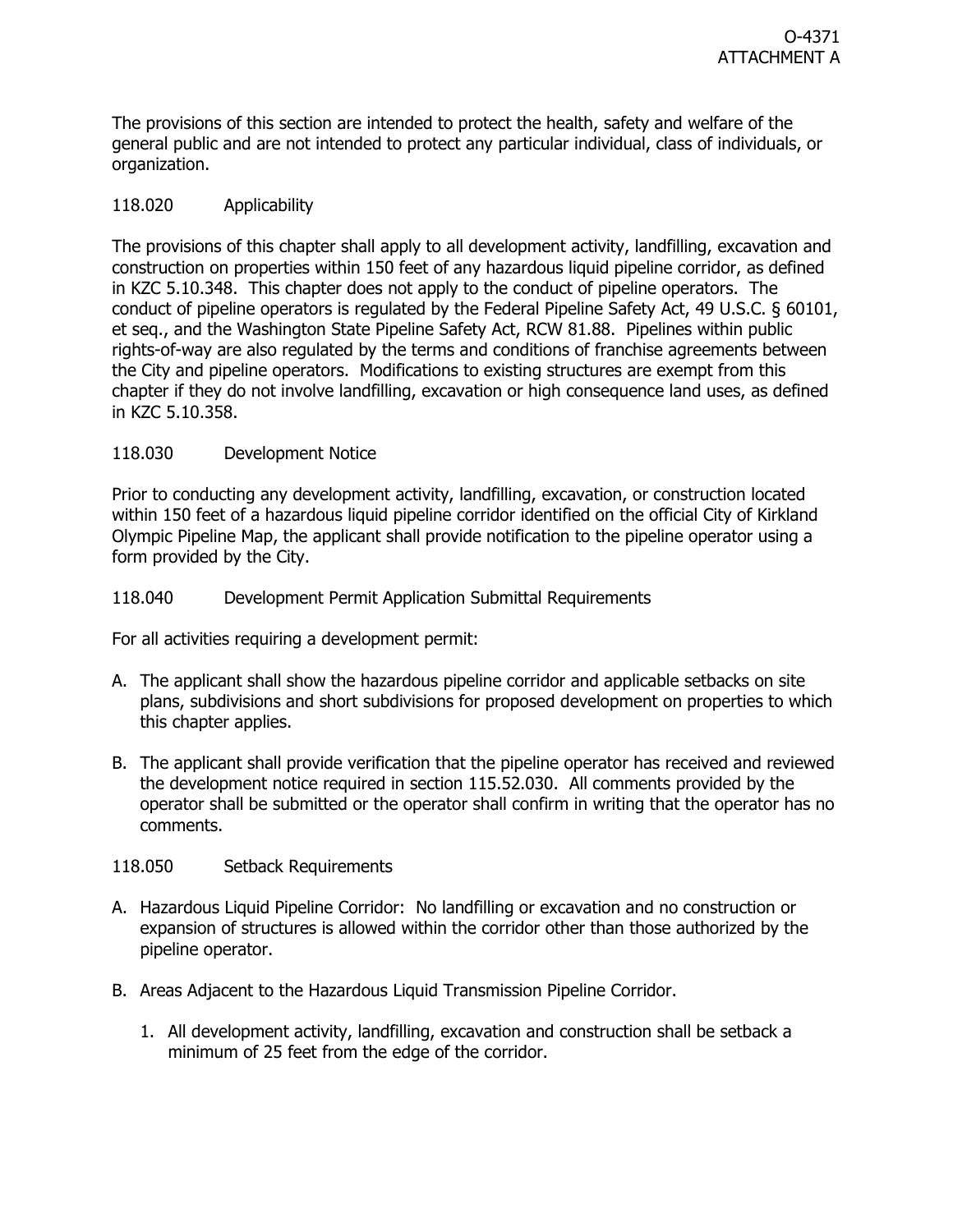- 2. The Planning Official may expand the setback when necessary to meet the purpose of this section due to site-specific conditions, such as proposed major land surface modification or proximity of the pipeline.
- 3. The Planning Official may reduce the setback due to site-specific conditions and an applicant's demonstration that the purpose of this section will be met. Factors to be considered shall include but are not limited to:
	- a. Pipeline location as determined using the pipeline operator's normal locating procedures; and
	- b. Type of construction proposed.
- 4. If the Planning Official reduces the setback from the corridor, the following applies:
	- a. The setback shall be a minimum of 30 feet from the nearest edge of the pipeline.
	- b. The setback shall be measured from the nearest edge of the hazardous liquid pipeline.
	- c. The location of the pipeline and the reduced setback shall be shown on all approved site plans and subdivisions.
- C. Exemptions: Streets, utilities, trails and similar uses shall be exempt from subsections B1 and 2 above, provided that the pipeline operator shall be notified prior to landfilling, excavation or construction.
- D. Emergency Work: In the event of any emergency in which a pipeline breaks, is damaged, or is otherwise in such a condition as to immediately endanger the life, health, safety, or property of any person, the pipeline operator shall not be required to comply with this chapter or obtain permits prior to taking corrective action. The pipeline operator shall, however, .call 911 immediately upon learning of the emergency.
- E. Setback Protection: Setbacks shall be identified and protected during construction by placement of a temporary barricade and on-site notices. Barricades and on-site notices are subject to review by the Planning Official.
- 118.060 Requirements for Land Use Compatibility
- A. High Consequence Land Uses.
	- 1. New high consequence land uses, as defined in KZC 5.10.358, proposed to be located within 500 feet of a hazardous liquid pipeline corridor are prohibited.
	- 2. Proposed expansions to existing high consequence land uses located within 500 feet of a corridor shall be reviewed by the Planning Official to ensure that they are designed to avoid increasing the level of risk in the event of a pipeline failure, and where feasible,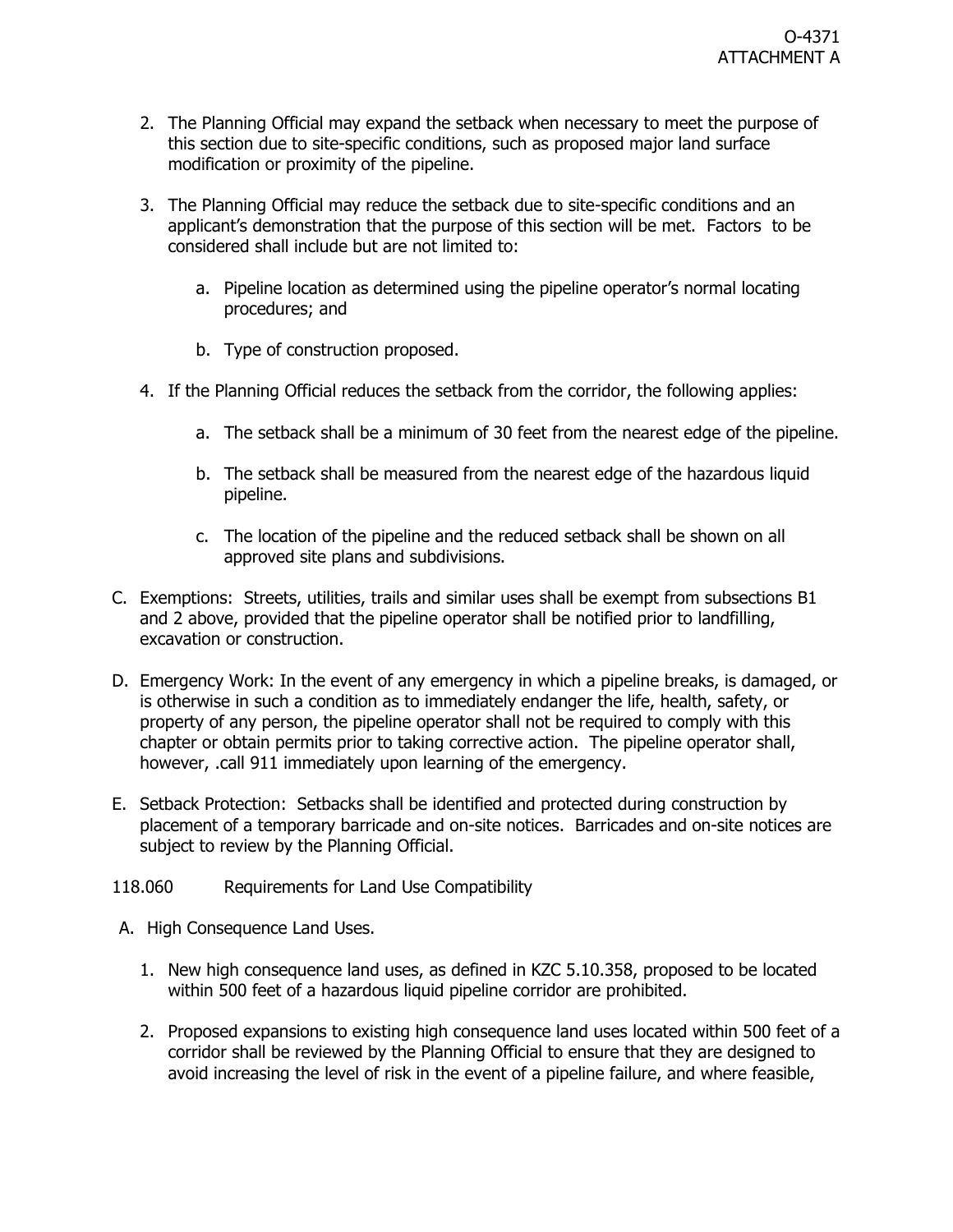reduce the risk compared to the existing development. Potential techniques to minimize risk include but are not limited to:

- a. Site design features, such as maintaining or increasing the distance between occupied structures, or structures that provide critical lifeline functions, and the pipeline and anticipated flow paths for leaking hazardous materials.
- b. Building features, which do not result in a significant increase in on-site population or which expedite evacuation.
- c. Technological features which provide accelerated notice of a pipeline failure to high consequence land uses to facilitate evacuation or which help avoid damage in the event of a failure of the pipeline.
- d. Operational features, such as emergency plans and education programs developed in consultation with the Fire Department including:
	- 1) The level of emergency planning and procedures appropriate for the proposed development. Based on the nature, occupancy, or location of a proposed development, the Fire Department may require emergency plans and procedures for any occupancy classifications.
	- 2) Plans and programs for occupants and employees concerning pipeline safety, such as what to be aware of and how to respond in the event of a problem and drills,
	- 3) Emergency plans and procedures shall be consistent with the Kirkland Fire Code and shall be approved by the Fire Department.
- B. Location: Prior to commencing any development activity, landfilling, excavation or construction on properties that abut a corridor, notification shall be given through the onecall locator service prior to commencement of any of the permitted work.

### 118.070 Variances:

Relief from the setback requirements of this chapter shall be in accordance with the standards and procedures found in KZC 120 - Variances. The City shall provide written notice of the variance proposal to the pipeline operator and any comments provided shall be incorporated into the findings of the decision.

## **New Chapter 5 Definitions For Hazardous Liquid Pipelines**

Chapter 5 Definitions Section 5.05 User Guide (No change) Section 5.10 Definitions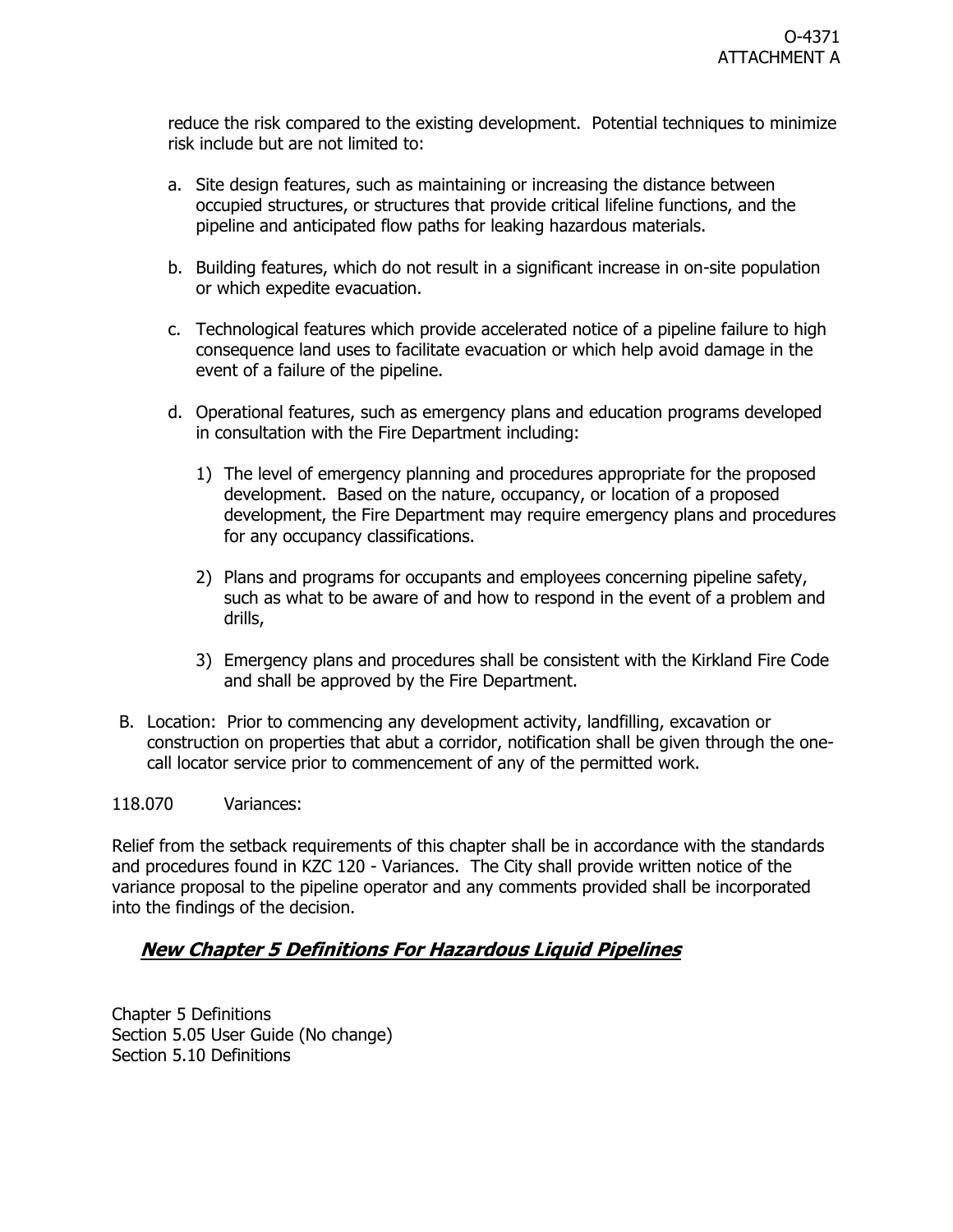## 5.10. 350 346 Ground-Mounted Sign (no change)

### 5.10. 347 Hazardous Liquid Pipeline:

- As defined by RCW 81.88.040, Hazardous liquid means: (a) Petroleum, petroleum products, or anhydrous ammonia as those terms are defined in 49 C.F.R. Part 195 in effect March 1, 1998; and (b) carbon dioxide. Pipeline, pipeline system, or hazardous liquid pipeline mean all parts of a pipeline facility through which a hazardous liquid moves in transportation, including, but not limited to, line pipe, valves, and other appurtenances connected to line pipe, pumping units, fabricated assemblies associated with pumping units, metering and delivery stations and fabricated assemblies therein, and breakout tanks. Pipeline or pipeline system does not include process or transfer pipelines.

### 5.10. 348 Hazardous Liquid Pipeline Corridor

- The pipeline corridor in which the pipelines and facilities of a hazardous liquid pipeline operator are located, including public rights-of-way and easements over and through public or private property

### 5.10. 358 High Consequence Land Use

- A land use that if located in the vicinity of a hazardous liquid pipeline represents an unusually high risk in the event of a pipeline failure due to characteristics of the inhabitants or functions of the use. High consequence land uses include:

(1) Land uses that involve a high-density on-site population that are more difficult to evacuate. These uses include:

- schools (through grade 12),
- hospitals, clinics, and other facilities primarily for use by the elderly or handicapped, other than those within single family residences.
- stadiums or arenas,
- day care centers, and does not extend to family day care or adult family homes.

(2) Land uses that serve critical "lifeline" or emergency functions, such as fire and police facilities, utilities providing regional service, or water supplies if exposed to a significant risk that will curtail its lifeline function for a critical period of time.

(3) Uses with similar characteristics as determined by the Planning Official.

# **Chapter 55 Zone Totem Lake TL7 Zone**

Section 55.49 General Regulations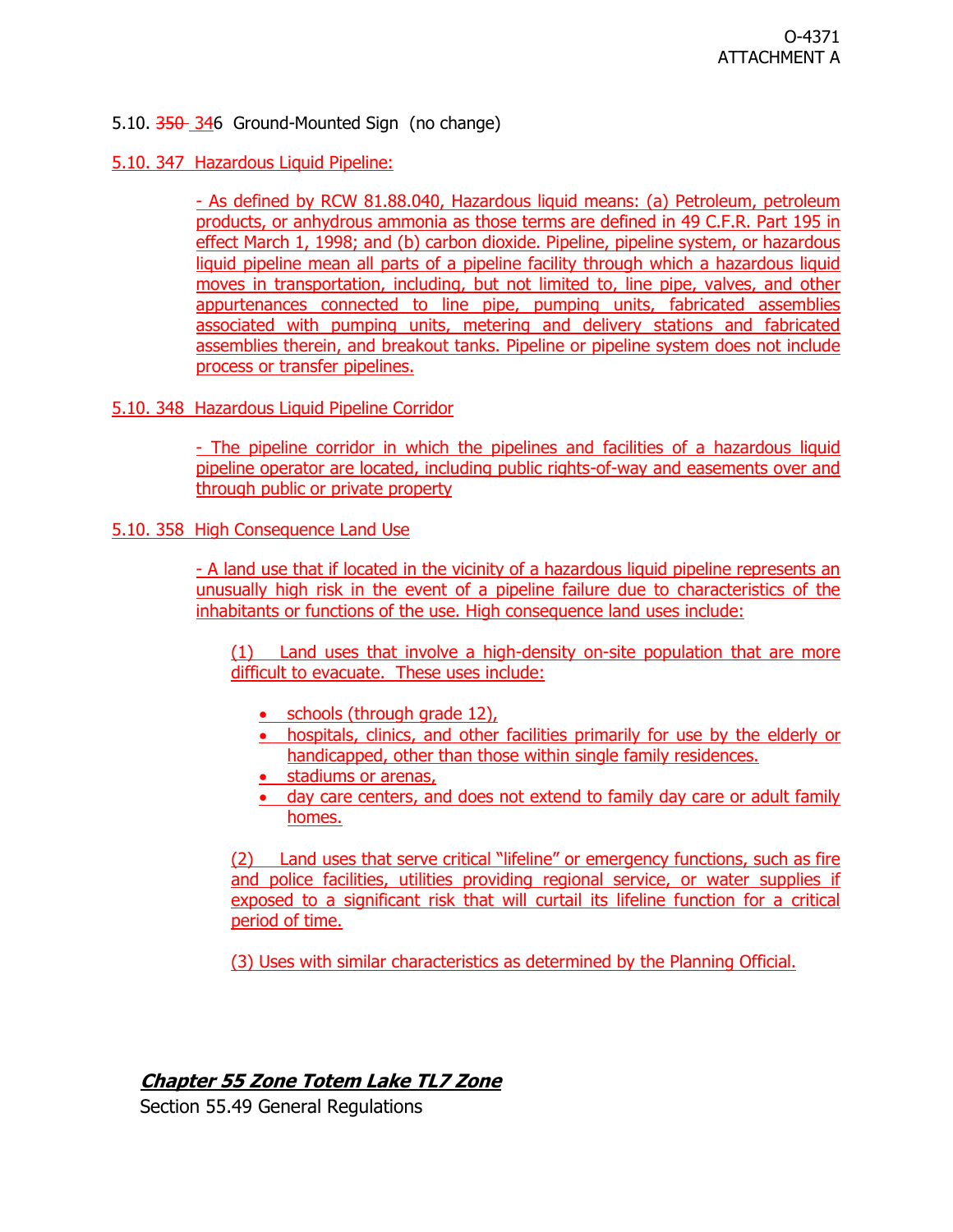# **55.47** User Guide.

The charts in KZC 55.51 contain the basic zoning regulations that apply in the TL 7 zone of the City. Use these charts by reading down the left hand column entitled Use. Once you locate the use in which you are interested, read across to find the regulations that apply to that use.



Zone TL 7

# Section 55.49 – GENERAL REGULATIONS

The following regulations apply to all uses in this zone unless otherwise noted:



- 2. A Hazardous Liquid Pipeline extends through the TL 7 zone. Refer to KZC 118 for regulations pertaining to properties near Hazardous Liquid Pipelines.
- 2.3 Any development activities requiring Design Review approval pursuant to KZC 142.15 in this zone shall be reviewed administratively (ADR), pursuant to KZC 142.25.
- 3.4 Access for drive-through facilities must be approved by the Public Works Official. See Chapter 105 KZC for requirements.
- 4.5 Some development standards or design regulations may be modified as part of the design review process. See Chapters 92 and 142 KZC for requirements.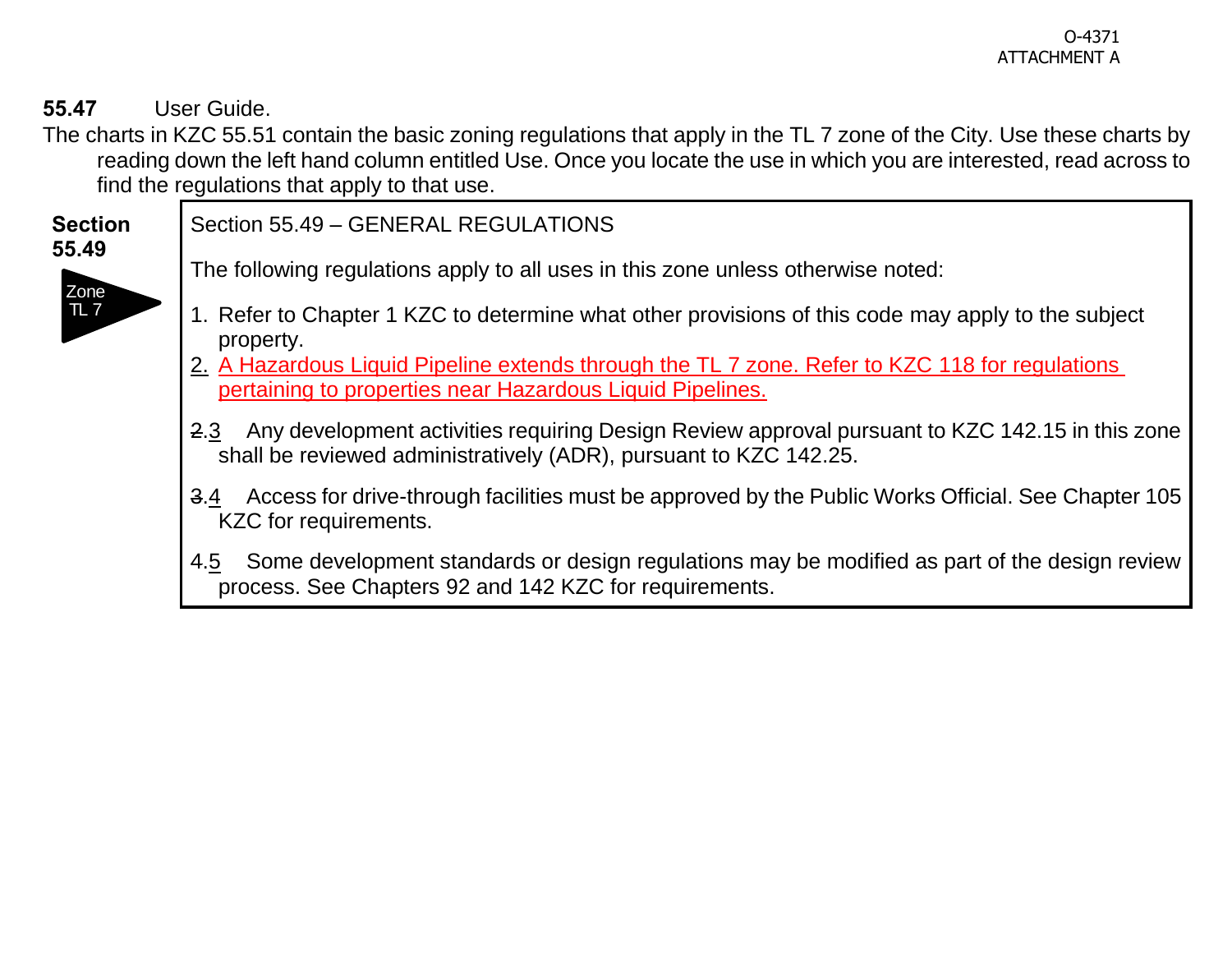## O-4371 ATTACHMENT A

# **CHAPTER 17 – SINGLE-FAMILY RESIDENTIAL X (RSX) ZONES**

### **17.05 User Guide.**

The charts in KZC 17.10 contain the basic zoning regulations that apply in each RSX 35, RSX 12.5, RSX 8.5, RSX 7.2 and RX 5.0 zones of the City. Use these charts by reading down the left hand column entitled Use. Once you locate the use in which you are interested, read across to find the regulations that apply to that use.

### **Section** 17.08 **Section 17.08 – GENERAL REGULATIONS**

The following regulations apply to all uses in this zone unless otherwise noted:



1. Refer to Chapter 1 KZC to determine what other provisions of this code may apply to the subject property.

- 2. If any portion of a structure is adjoining a detached dwelling unit in a low density zone, then either:
	- a. The height of that portion of the structure shall not exceed 15 feet above average building elevation, or
	- b. The maximum horizontal facade shall not exceed 50 feet.

See KZC 115.30, Distance Between Structures/Adjacency to Institutional Use, for further details.

(Does not apply to Detached Dwelling Unit and Mini-School or Mini-Day-Care Center uses).

3 A Hazardous Liquid Pipeline is located near the RSX 35 zone in the Bridle Trails neighborhood along the eastern boundary of the city. Refer to KZC 118 for regulations pertaining to properties near Hazardous Liquid Pipelines.

link to Section 17.10 table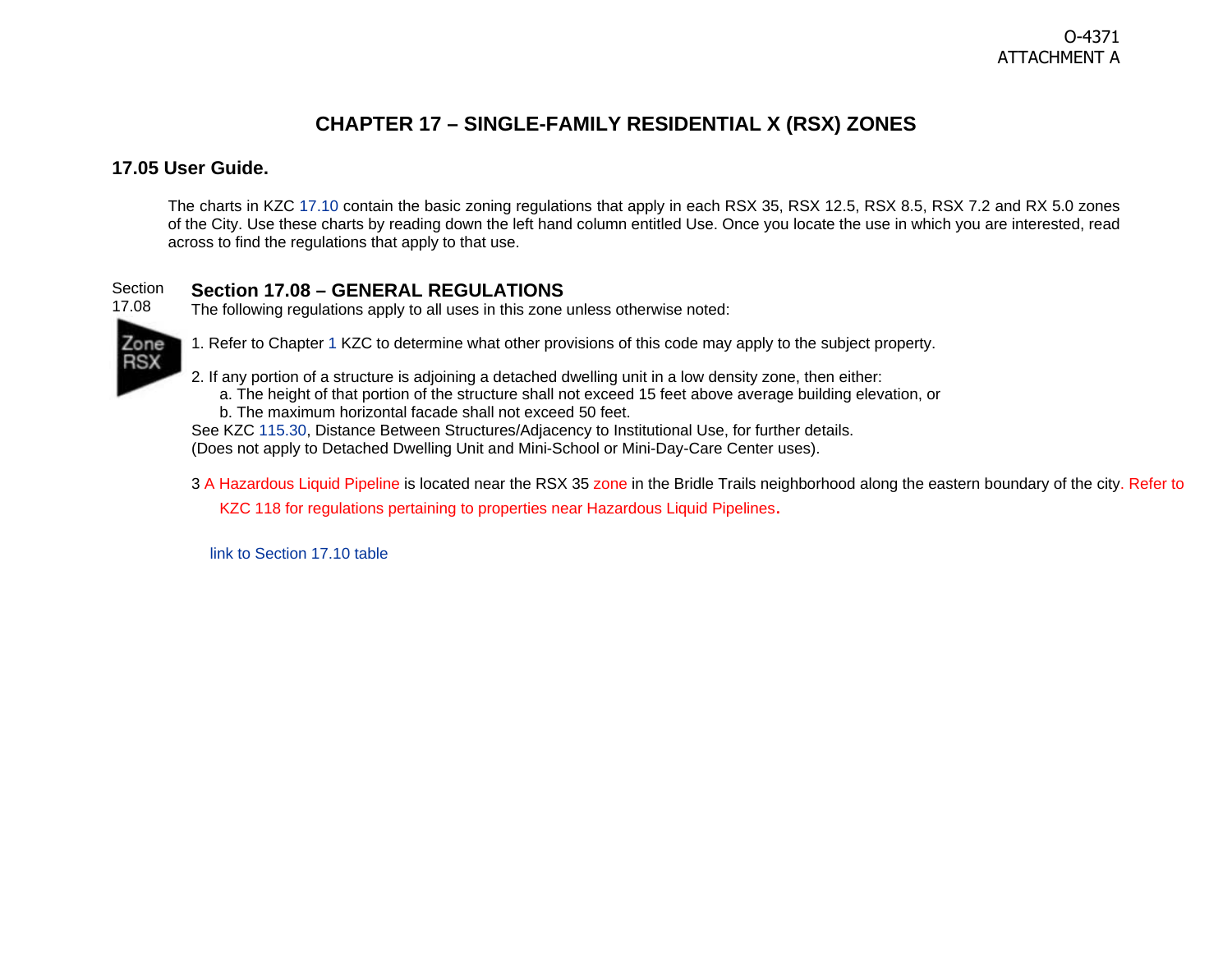## O-4371 ATTACHMENT A

## **CHAPTER 18 – SINGLE-FAMILY RESIDENTIAL A (RSA) ZONES**

### **18.05 User Guide.**

The charts in KZC 18.10 contain the basic zoning regulations that apply in each RSA 1, RSA 4, RSA 6 and RSA 8 zones of the City. Use these charts by reading down the left hand column entitled Use. Once you locate the use in which you are interested, read across to find the regulations that apply to that use.

#### Section 18.08 **Section 18.08 – GENERAL REGULATIONS**

The following regulations apply to all uses in this zone unless otherwise noted:



1. Refer to Chapter 1 KZC to determine what other provisions of this code may apply to the subject property.

- 2. If any portion of a structure is adjoining a detached dwelling unit in a low density zone, then either:
	- a. The height of that portion of the structure shall not exceed 15 feet above average building elevation; or b. The maximum horizontal facade shall not exceed 50 feet.
- See KZC 115.30, Distance Between Structures/Adjacency to Institutional Use, for further details.

(Does not apply to Detached Dwelling Unit and Mini-School or Mini-Day-Care Center uses).

- 3. All subdivisions and short subdivisions in the RSA-1 zone shall be clustered such that development is located away from critical areas. The open space resulting from such clustering shall be placed in a separate tract that includes at least 50 percent of the subject property. Open space tracts shall be permanent and shall be dedicated to a homeowner's association or other suitable organization for purposes of maintenance. Passive recreation, with no development of recreational facilities, and natural-surface pedestrian and equestrian trails are acceptable uses within the open space tract. If access to the open space is provided, the access shall be located in a separate tract. A greenbelt protection or open space easement shall be dedicated to the City to protect the designated open space tract resulting from lot clustering.
- 4. For properties within the Holmes Point (HP) Overlay Zone, see Chapter 70 KZC for additional regulations.
- 5. May not use lands waterward of the ordinary high water mark to determine lot size or to calculate allowable density.
- 6. For properties within the jurisdiction of the Shoreline Management Act, see Chapter 83 KZC for permitted uses, shoreline setback regulations and other additional regulations.
- 7. A Hazardous Liquid Pipeline extends through or near the RSA 1, 4, 6, and 8 zones in the vicinity of 136<sup>th</sup> Avenue NE. Refer to KZC 118 for regulations pertaining to properties near Hazardous Liquid Pipelines.

link to Section 18.10 table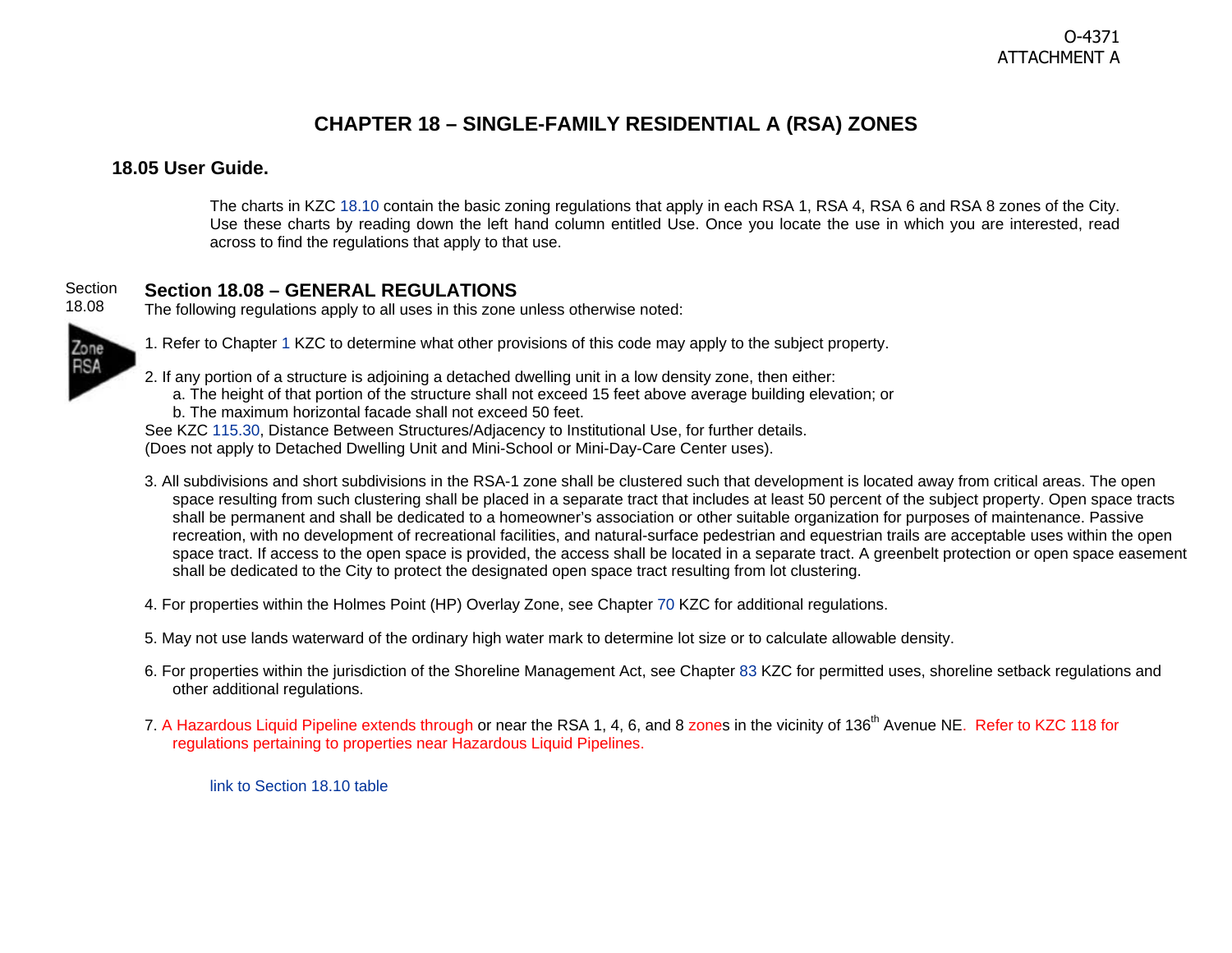### O-4371 ATTACHMENT A

# **CHAPTER 20 – MULTIFAMILY RESIDENTIAL (RM AND RMA) ZONES**

### **20.05 User Guide.**

The charts in KZC 20.10 contain the basic zoning regulations that apply in each RM 5, RMA 5, RM 3.6, RMA 3.6, RM 2.4, RMA 2.4, RM 1.8 and RMA 1.8 zone of the City. Use these charts by reading down the left hand column entitled Use. Once you locate the use in which you are interested, read across to find the regulations that apply to that use.

#### **Section** 20.08 **Section 20.08 – GENERAL REGULATIONS**

The following regulations apply to all uses in this zone unless otherwise noted:



- 1. Refer to Chapter 1 KZC to determine what other provisions of this code may apply to the subject property.
- 2. Developments creating four or more new dwelling units shall provide at least 10 percent of the units as affordable housing units as defined in Chapter 5 KZC. Two additional units may be constructed for each affordable housing unit provided. In such cases, the minimum lot size listed in the Use Regulations shall be used to establish the base number of units allowed on the site, but shall not limit the size of individual lots. See Chapter 112 KZC for additional affordable housing incentives and requirements.
- 3. If any portion of a structure is adjoining a low density zone or a low density use in PLA 17, then either:
	- a. The height of that portion of the structure shall not exceed 15 feet above average building elevation; or
	- b. The maximum horizontal facade shall not exceed 50 feet in width.

See KZC 115.30, Distance Between Structures/Adjacency to Institutional Use, for further details.

(Does not apply to Piers, Docks, Boat Lifts and Canopies Serving Detached, Attached or Stacked Dwelling Units and Detached Dwelling Units uses).

4. If the subject property is located east of JBD 2 and west of 100th Avenue NE, the following regulation applies:

Must provide a public pedestrian access easement if the Planning Official determines that it will furnish a pedestrian connection or part of a connection between 98th Avenue NE and 100th Avenue NE. Pathway improvements will also be required if the easement will be used immediately. No more than two complete connections shall be required.

- 5. If the subject property is located within the North Rose Hill neighborhood, east of Slater Avenue NE and north of NE 116th Street, the minimum required front yard is 10 feet. Ground floor canopies and similar entry features may encroach into the front yard; provided, the total horizontal dimension of such elements may not exceed 25 percent of the length of the structure. No parking may encroach into the required 10-foot front yard.
- 6. Any required yard abutting Lake Washington Boulevard or Lake Street South must be increased two feet for each one foot the structure exceeds 25 feet above average building elevation.

(Does not apply to Piers, Docks, Boat Lifts and Canopies Serving Detached, Attached or Stacked Dwelling Units and Public Park uses).